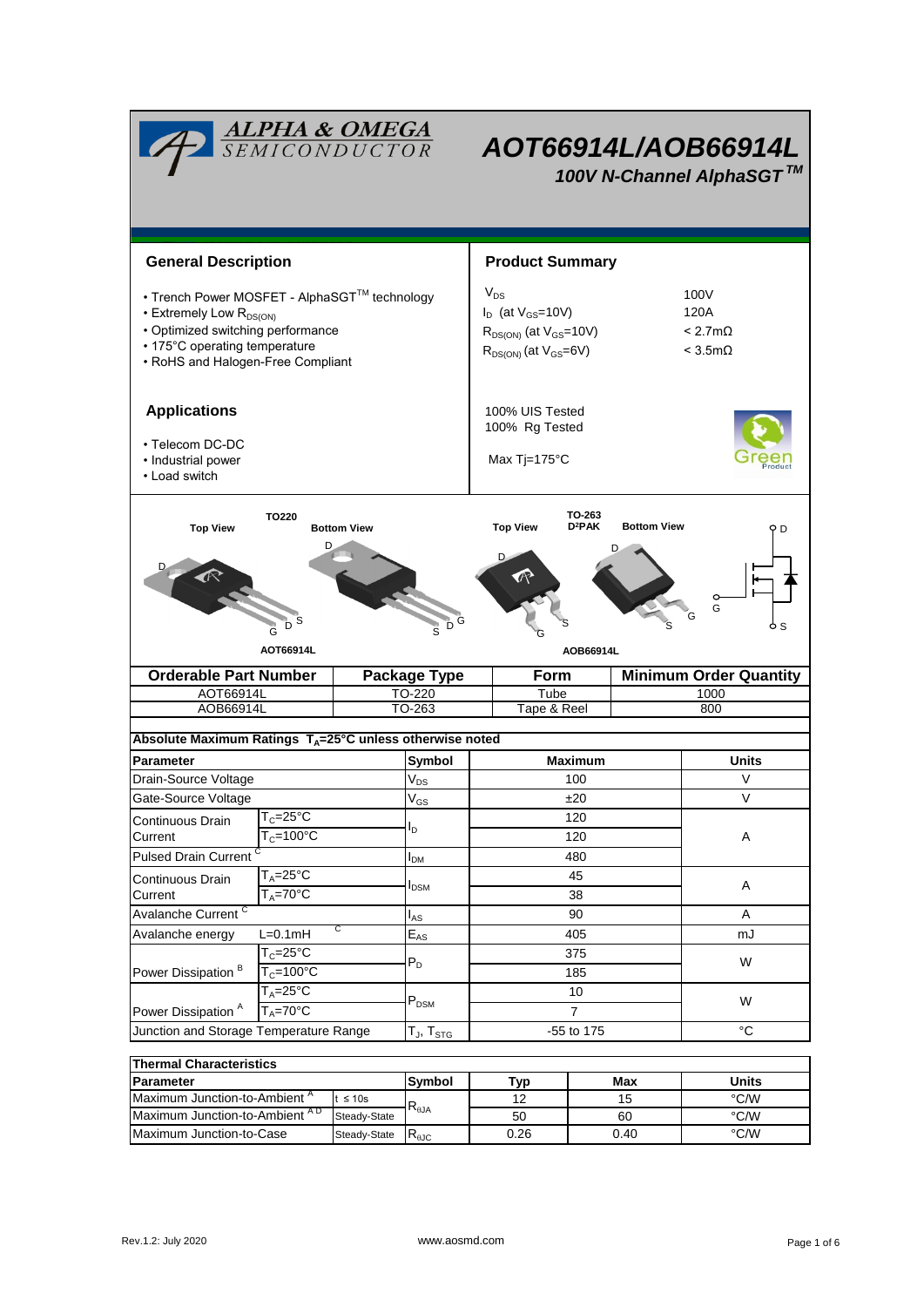

#### **Electrical Characteristics (TJ=25°C unless otherwise noted)**

| <b>Symbol</b>                                  | <b>Parameter</b>                                                        | <b>Conditions</b>                                                                                        |                              | Min | <b>Typ</b> | <b>Max</b> | <b>Units</b> |  |  |  |  |  |
|------------------------------------------------|-------------------------------------------------------------------------|----------------------------------------------------------------------------------------------------------|------------------------------|-----|------------|------------|--------------|--|--|--|--|--|
| <b>STATIC PARAMETERS</b>                       |                                                                         |                                                                                                          |                              |     |            |            |              |  |  |  |  |  |
| $\mathsf{BV}_\mathsf{DSS}$                     | Drain-Source Breakdown Voltage                                          | $I_D = 250 \mu A$ , $V_{GS} = 0V$                                                                        |                              | 100 |            |            | $\vee$       |  |  |  |  |  |
| $I_{DSS}$                                      | Zero Gate Voltage Drain Current                                         | $V_{DS}$ =100V, $V_{GS}$ =0V                                                                             |                              |     |            | 1          | μA           |  |  |  |  |  |
|                                                |                                                                         |                                                                                                          | $T_{\text{J}} = 55^{\circ}C$ |     |            | 5          |              |  |  |  |  |  |
| l <sub>GSS</sub>                               | Gate-Body leakage current                                               | $\overline{V_{DS}}$ =0V, $V_{GS}$ =±20V                                                                  |                              |     |            | ±100       | nA           |  |  |  |  |  |
| $V_{GS(th)}$                                   | Gate Threshold Voltage                                                  | $V_{DS} = V_{GS}$ , $I_D = 250 \mu A$                                                                    |                              | 2.5 | 3.0        | 3.5        | $\vee$       |  |  |  |  |  |
| $R_{DS(ON)}$                                   |                                                                         | $V_{GS}$ =10V, $I_D$ =20A                                                                                |                              |     | 2.2        | 2.7        | $m\Omega$    |  |  |  |  |  |
|                                                | Static Drain-Source On-Resistance                                       |                                                                                                          | $T_{\rm J}$ =125°C           |     | 3.6        | 4.5        |              |  |  |  |  |  |
|                                                |                                                                         | $V_{GS}$ =6V, $I_{D}$ =20A                                                                               |                              | 2.7 | 3.5        | $m\Omega$  |              |  |  |  |  |  |
| $g_{FS}$                                       | <b>Forward Transconductance</b>                                         | $V_{DS} = 5V$ , $I_D = 20A$                                                                              |                              |     | 68         |            | S            |  |  |  |  |  |
| $V_{SD}$                                       | Diode Forward Voltage                                                   | $I_S = 1A$ , $V_{GS} = 0V$                                                                               |                              |     | 0.7        | 1          | V            |  |  |  |  |  |
| Is                                             | Maximum Body-Diode Continuous Current <sup>G</sup>                      |                                                                                                          |                              |     | 120        | A          |              |  |  |  |  |  |
|                                                | <b>DYNAMIC PARAMETERS</b>                                               |                                                                                                          |                              |     |            |            |              |  |  |  |  |  |
| $C_{\text{iss}}$                               | <b>Input Capacitance</b>                                                |                                                                                                          |                              |     | 12500      |            | pF           |  |  |  |  |  |
| $\mathsf{C}_{\mathrm{oss}}$                    | <b>Output Capacitance</b>                                               | $V_{GS}$ =0V, $V_{DS}$ =50V, f=1MHz                                                                      |                              |     | 3190       |            | pF           |  |  |  |  |  |
| $C_{rss}$                                      | Reverse Transfer Capacitance                                            |                                                                                                          |                              | 55  |            | pF         |              |  |  |  |  |  |
| $R_{g}$                                        | Gate resistance                                                         | $f = 1$ MHz                                                                                              |                              | 0.8 | 1.75       | 2.7        | Ω            |  |  |  |  |  |
|                                                | <b>SWITCHING PARAMETERS</b>                                             |                                                                                                          |                              |     |            |            |              |  |  |  |  |  |
| $Q_q(10V)$                                     | <b>Total Gate Charge</b>                                                |                                                                                                          |                              |     | 155        | 220        | nC           |  |  |  |  |  |
| $\mathsf{Q}_{\mathsf{gs}}$                     | Gate Source Charge                                                      | $V_{GS}$ =10V, $V_{DS}$ =50V, $I_{D}$ =20A                                                               |                              |     | 48         |            | nC           |  |  |  |  |  |
| $Q_{gd}$                                       | Gate Drain Charge                                                       |                                                                                                          |                              |     | 31         |            | nC           |  |  |  |  |  |
| $\mathsf{Q}_{\mathsf{oss}}$                    | Output Charge                                                           | $V_{GS}$ =0V, $V_{DS}$ =50V                                                                              |                              |     | 269        |            | nC           |  |  |  |  |  |
| $\textnormal{t}_{\mathsf{D}(\textnormal{on})}$ | Turn-On DelayTime                                                       |                                                                                                          |                              |     | 36         |            | ns           |  |  |  |  |  |
| t,                                             | Turn-On Rise Time                                                       | $V_{\text{GS}} = 10V$ , $V_{\text{DS}} = 50V$ , $R_{\text{I}} = 2.5\Omega$<br>$R_{\text{GEN}} = 3\Omega$ |                              |     | 25         |            | ns           |  |  |  |  |  |
| $t_{D(off)}$                                   | Turn-Off DelayTime                                                      |                                                                                                          |                              |     | 90         |            | ns           |  |  |  |  |  |
| $\mathsf{t}_{\mathsf{f}}$                      | <b>Turn-Off Fall Time</b>                                               |                                                                                                          |                              |     | 40         |            | ns           |  |  |  |  |  |
| $\mathfrak{t}_{\text{rr}}$                     | $I_F = 20A$ , di/dt=500A/ $\mu$ s<br>Body Diode Reverse Recovery Time   |                                                                                                          |                              | 55  |            | ns         |              |  |  |  |  |  |
| $Q_{rr}$                                       | $I_F = 20A$ , di/dt=500A/ $\mu$ s<br>Body Diode Reverse Recovery Charge |                                                                                                          |                              | 335 |            | nC         |              |  |  |  |  |  |

A. The value of R<sub>0JA</sub> is measured in a still air environment with T<sub>A</sub> =25°C. The Power dissipation P<sub>DSM</sub> is based on R<sub>0JA</sub> t≤ 10s and the maximum allowed junction temperature of 175°C. The value in any given application depends on the user's specific board design, and the maximum temperature of 175°C may be used if the PCB allows it.

B. The power dissipation P<sub>D</sub> is based on T<sub>J(MAX)</sub>=175°C, using junction-to-case thermal resistance, and is more useful in setting the upper dissipation limit for cases where additional heatsinking is used.

C. Single pulse width limited by junction temperature  $\mathsf{T}_{\mathsf{J}(MAX)}$ =175°C.

D. The  $R_{AIA}$  is the sum of the thermal impedance from junction to case  $R_{AIC}$  and case to ambient.

E. The static characteristics in Figures 1 to 6 are obtained using <300us pulses, duty cycle 0.5% max.

F. These curves are based on the junction-to-case thermal impedance which is measured with the device mounted to a large heatsink, assuming a maximum junction temperature of  $T_{J(MAX)}$ =175° C. The SOA curve provides a single pulse rating.

G. The maximum current rating is package limited.

H. These tests are performed in a still air environment with  $T_A=25^\circ$  C.

APPLICATIONS OR USES AS CRITICAL COMPONENTS IN LIFE SUPPORT DEVICES OR SYSTEMS ARE NOT AUTHORIZED. AOS DOES NOT ASSUME ANY LIABILITY ARISING OUT OF SUCH APPLICATIONS OR USES OF ITS PRODUCTS. AOS RESERVES THE RIGHT TO MAKE CHANGES TO PRODUCT SPECIFICATIONS WITHOUT NOTICE. IT IS THE RESPONSIBILITY OF THE CUSTOMER TO EVALUATE SUITABILITY OF THE PRODUCT FOR THEIR INTENDED APPLICATION. CUSTOMER SHALL COMPLY WITH APPLICABLE LEGAL REQUIREMENTS, INCLUDING ALL APPLICABLE EXPORT CONTROL RULES, REGULATIONS AND LIMITATIONS.

AOS' products are provided subject to AOS' terms and conditions of sale which are set forth at: http://www.aosmd.com/terms\_and\_conditions\_of\_sale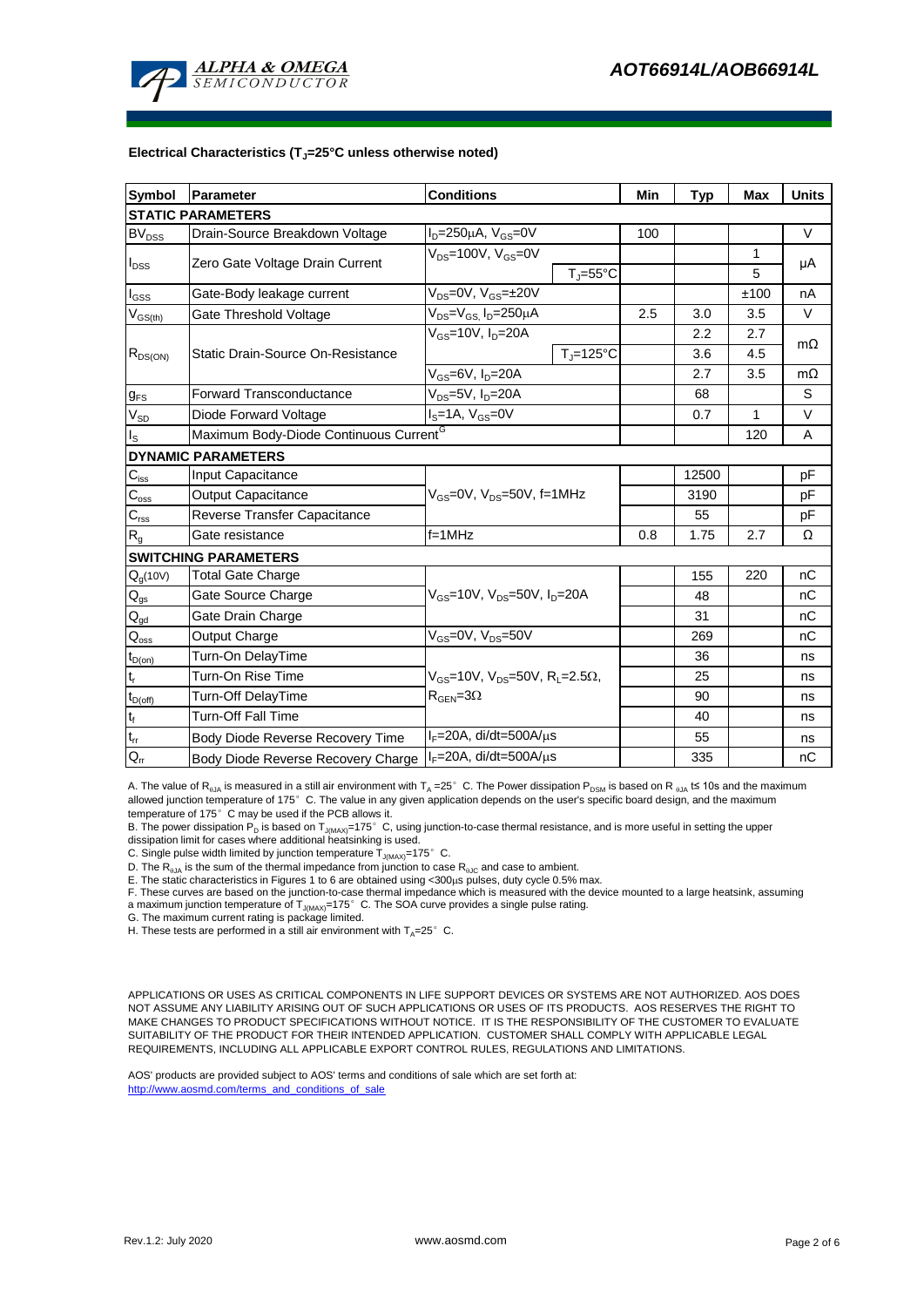

### **TYPICAL ELECTRICAL AND THERMAL CHARACTERISTICS**

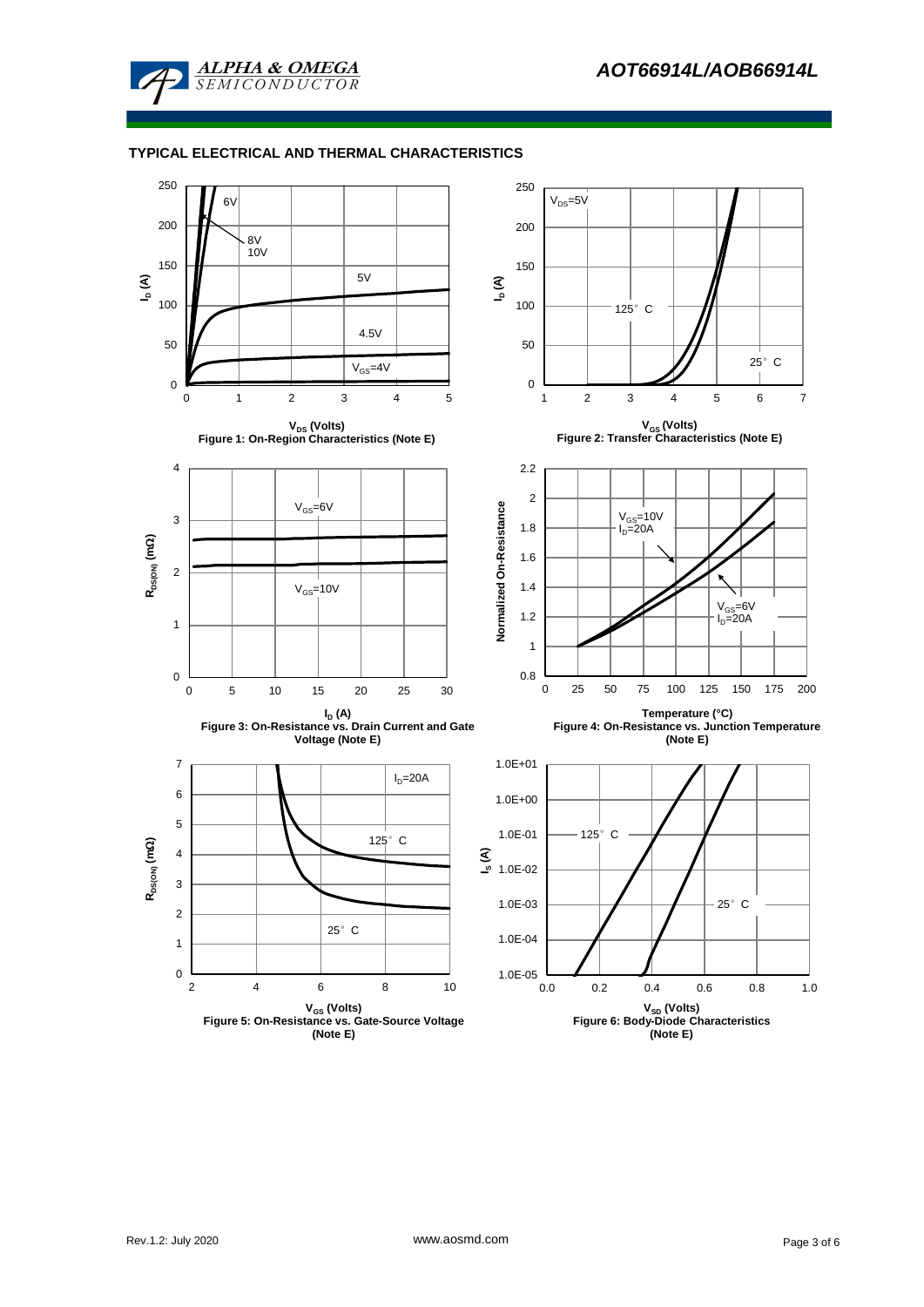

#### **TYPICAL ELECTRICAL AND THERMAL CHARACTERISTICS**



**Figure 11: Normalized Maximum Transient Thermal Impedance (Note F)**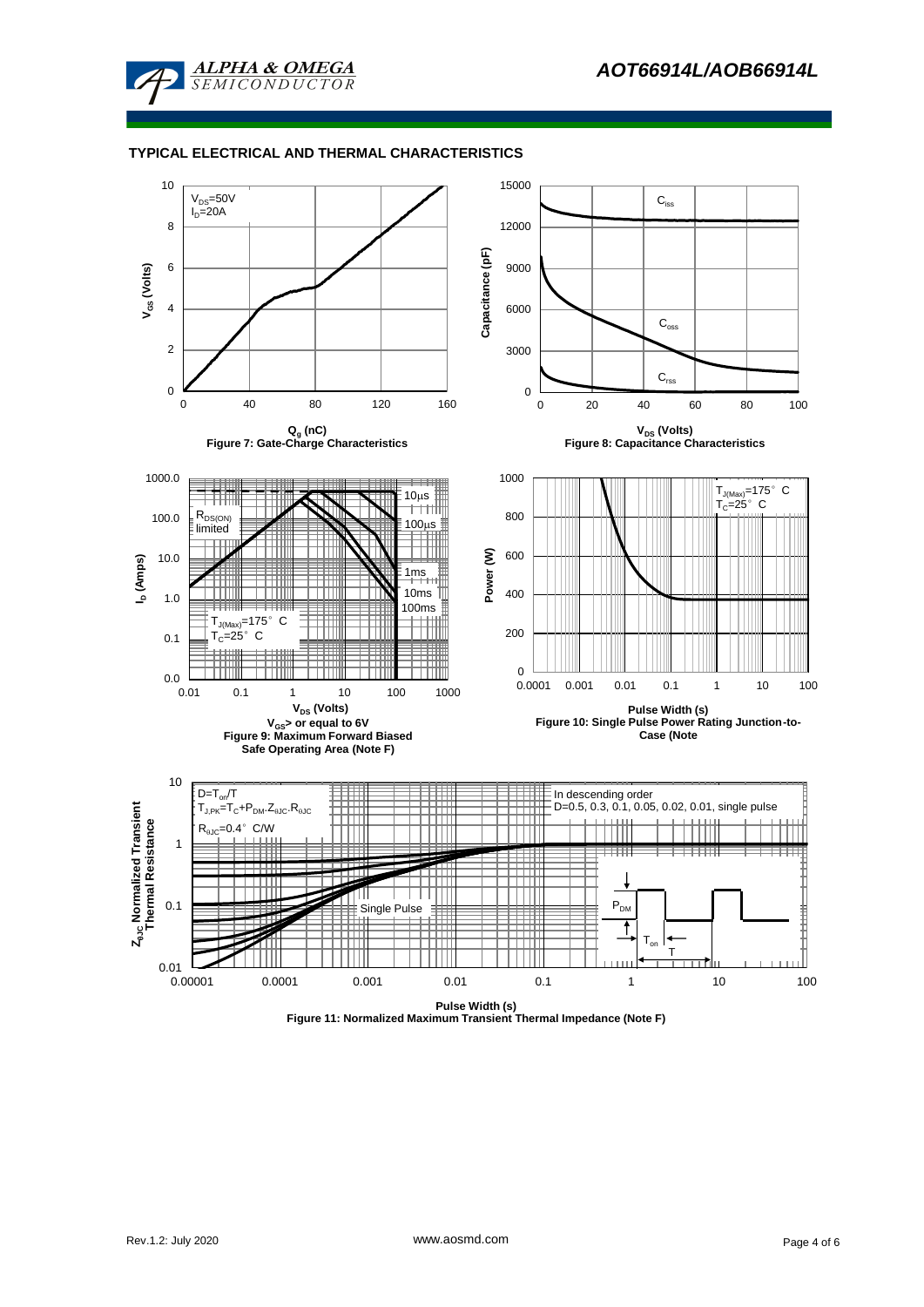

#### **TYPICAL ELECTRICAL AND THERMAL CHARACTERISTICS**



**Figure 16: Normalized Maximum Transient Thermal Impedance (Note H)**